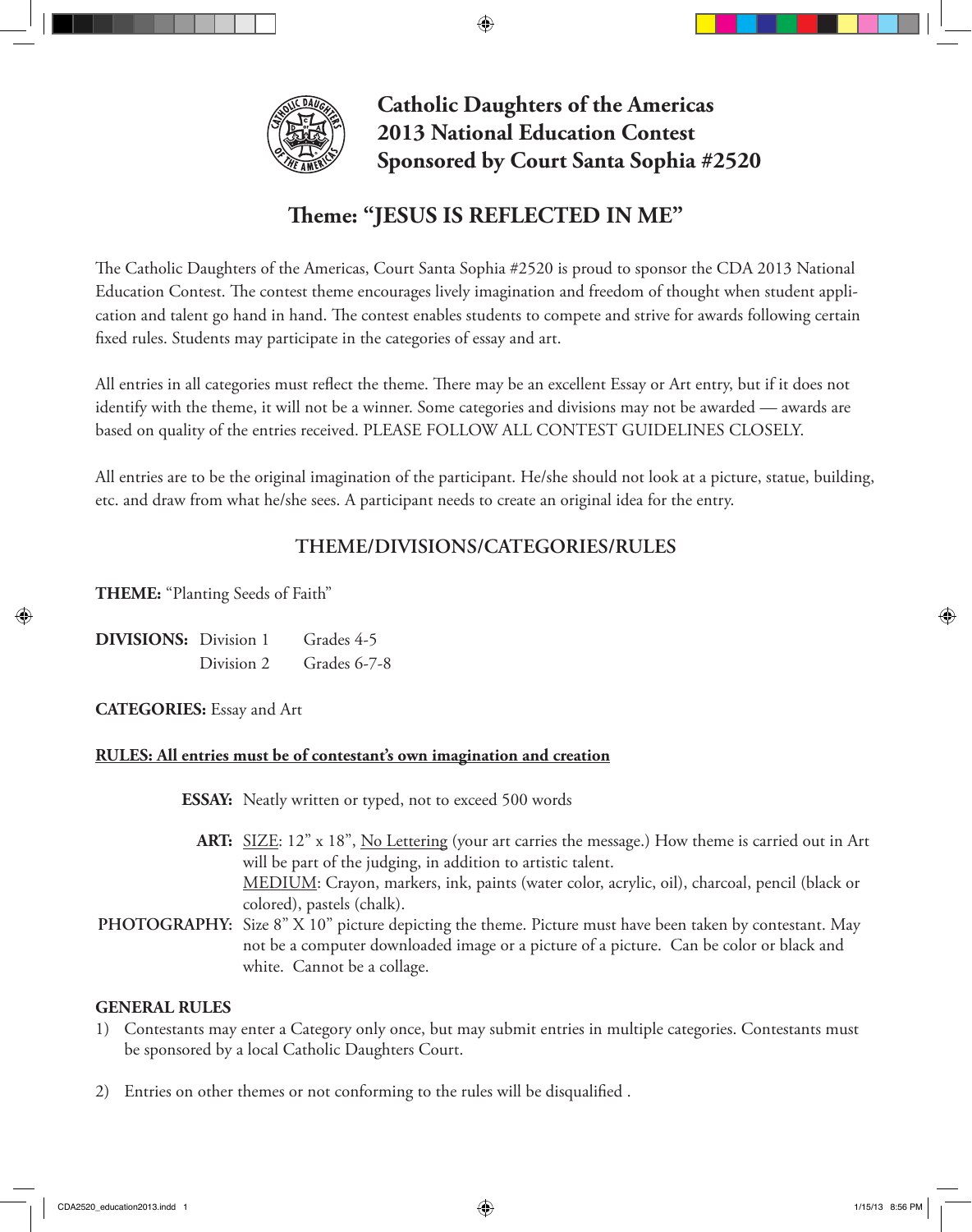3) Entries will not be returned. All contest material becomes the property of the National Court with the right to display/and or publish any or all material.

 $\bigoplus$ 

- 4) Decisions of the judges will be final. Judges reserve the right to make no award in a Division or Category. Commercial entries will be disqualified.
- 5) Each entry must be accompanied by a 2013 Entry Form properly signed and completed. Names must be legible. Forms are to be glued or taped to back of entry.
- 6) Plagiarism is grounds for disqualification from contest.

**DEADLINE:** Contest Deadline is **February 15, 2013**. Send your entry, complete with 2012 Entry Form to the Local Court Contest Chairperson, Melissa Hiatt. If mailed, entries must be postmarked by February 15, 2013.

#### **Mail to:**

⊕

Education Contest c/o CDA Court Santa Sophia #2520 9800 San Juan Street Spring Valley, CA 91977

**AWARDS:** The one first place winning entry for each category will be forwarded to the State Contest Chairperson and the winning entries at the State level will be forwarded to the National Education Contest Chairperson.

**Awards at the local level for each Category are: FIRST: \$25.00 SECOND: \$10.00**

**Winning entry awards at the state level will be determined by the State Court.**

**National Prizes for each Division are: FIRST: \$100.00 SECOND : \$50.00 THIRD: \$25.00** ⊕